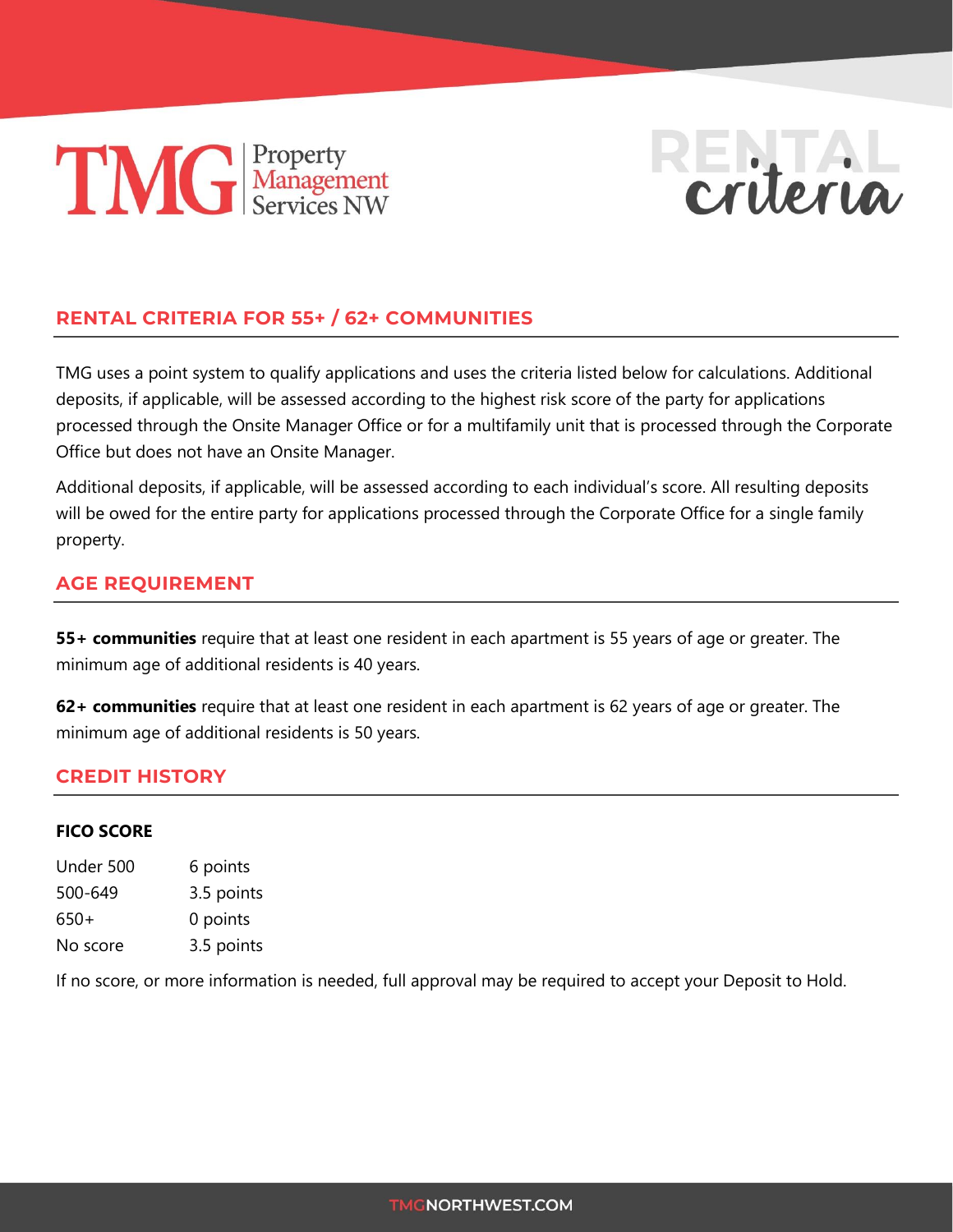#### **RENTAL HISTORY**

We will check for rental or mortgage history of three years or two landlords (your name must have been on the lease or loan agreement from a non-relative). We reserve the right to consider references that may exceed that timeframe. Any instance where a reference of at least 12 months cannot be obtained (can be a combination of multiple references), a deposit equal to one month's rent will be required, in addition to regular security deposits.

Negative current or past reference items will incur 1 (one) point each. An eviction in the last 5 years not included in a bankruptcy will disqualify an applicant.

#### **INCOME GUIDELINES**

All applicants may combine their income to meet the requirement of grossing 2.5 times the rent.

- Please provide a recent paycheck stub (more than one must be provided upon request).
- Any other income (i.e., retirement income, child or spousal support, self-employment, disability, or Social Security) that you are using to qualify will require 90 days' worth of bank statements showing monthly deposits that meet the requirement of 2.5 times the rent.
- Alternatively, you may show 90 days' worth of bank statements showing a balance equal to 2.5 times the rent times the term of the lease.

If an applicant does not meet 2.5 times the rent, a family member or guardian may be a co-signer, as long as they prove 5 times the rent and have 0 points. The co-signer must pass the complete background check (criminal, credit, rental, etc.)

#### **IMMEDIATE DISQUALIFICATIONS**

- A current, non-discharged bankruptcy action, falsified information, eviction less than five years, housing-related debt, or rental reference that would not re-rent for documented reasons.
- An applicant will be denied if they have been convicted, plead guilty, or plead no-contest to a felony crime in the last seven years.
- Any misdemeanor in the last three years will be a disqualification. A misdemeanor over three years ago is not considered and will not cause your application to be denied. (Exception: criminal vehicle or licensing records are not counted, i.e., DUI, fishing without a license, etc.).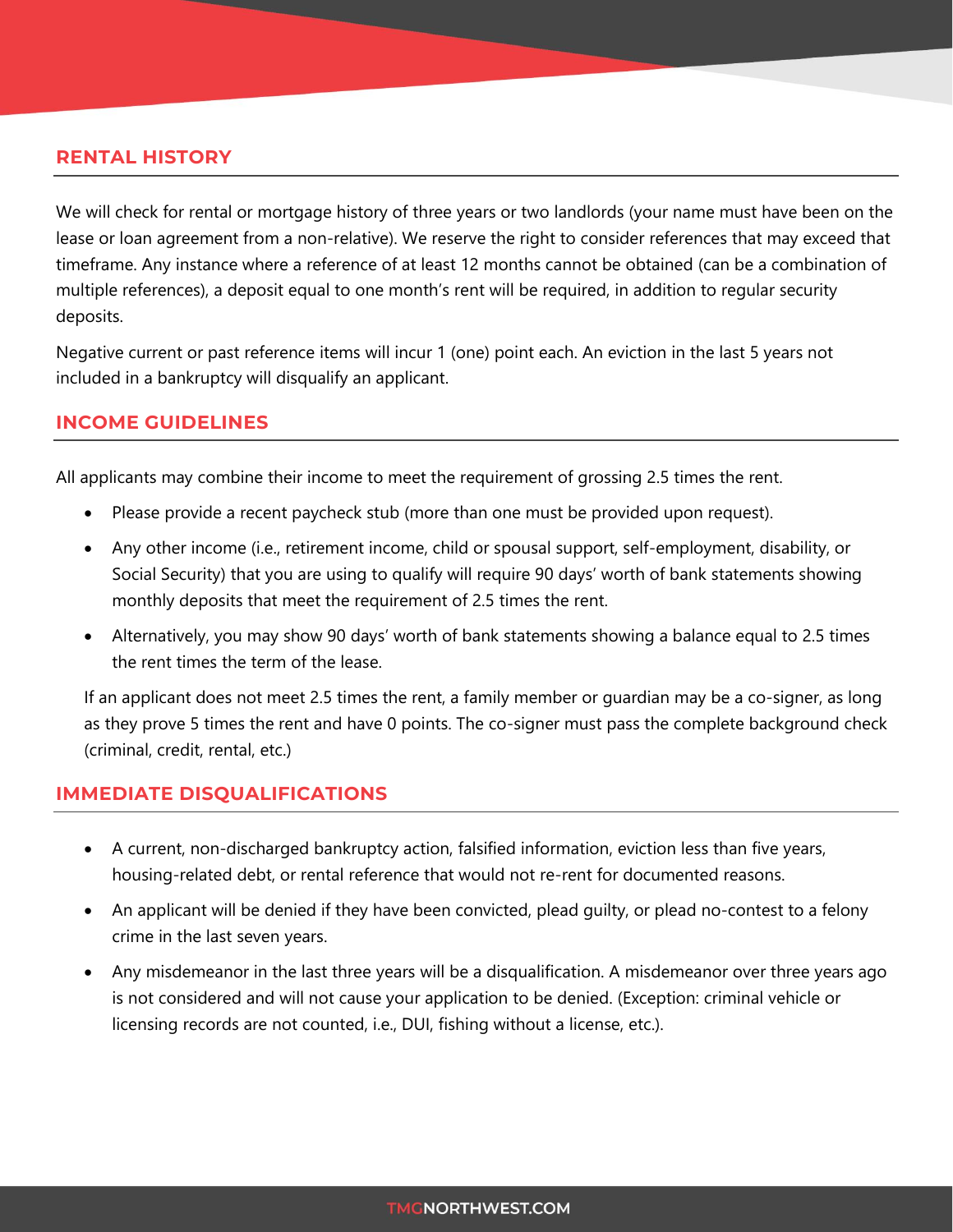## **ADDITIONAL SECURITY DEPOSITS**

While your score may be sufficient to be approved, you may also be required to pay additional security deposits, depending on your actual score. If your application exceeds the number of allowable points, we regret that we will be unable to offer you residency at this time.

#### **ROOMMATES**

If one roommate qualifies and one does not (too many points), the primary roommate (who completely qualifies) may lease the property with the non-qualifying roommate listed as a conditional roommate and subject to a security deposit equal to one month's rent in addition to normal security deposits, with the stipulation that if the qualified roommate moves, the secondary roommate will have to re-qualify on their own, find another qualified roommate, or vacate the property. This does not apply to a roommate who has any of the Immediate Disqualifications.

#### **PETS**

If a property or apartment community accepts pets, the following may apply:

- A pet reference is required to have a pet on the property.
- An additional pet security deposit, non-refundable pet fee, and pet rent (typically per pet) will be due.
- 55+ communities will allow a maximum of two pets with a maximum full-grown weight of 50 lbs.
- No property will allow any dogs of a perceived vicious breed (or mixture thereof): Pit Bull, Doberman, Rottweiler, German shepherd, etc. A picture of each dog is required at application.

Please remember, not all properties will allow a pet and you should look carefully before choosing your home if you have a pet.

#### **RENTERS INSURANCE**

Upon move-in, and through the duration of tenancy, all tenants must provide proof of renters insurance, which includes a minimum of \$100,000 legal liability for damage to the landlord's property. Tenant may purchase required insurance from an insurance agent of their choice.